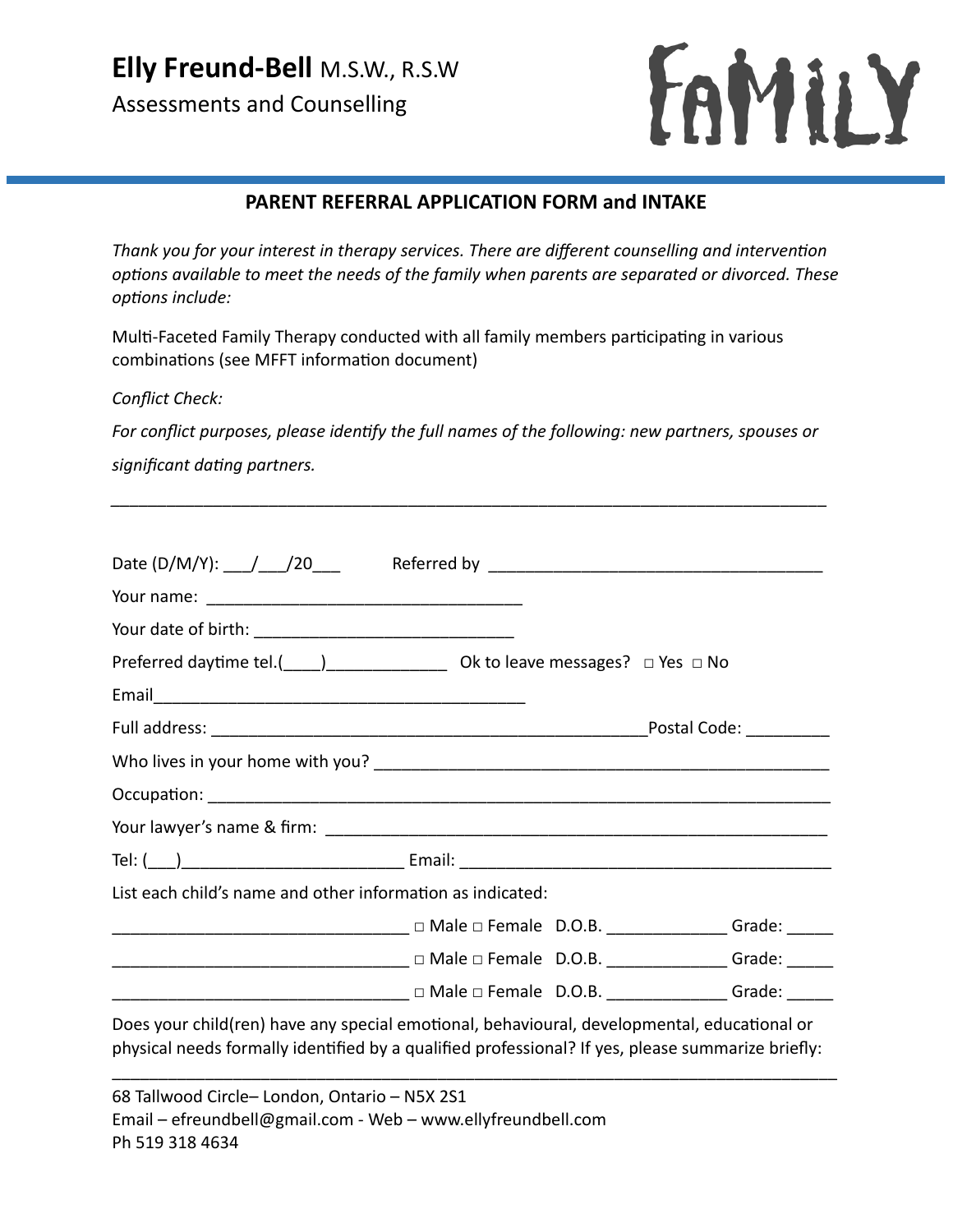\_\_\_\_\_\_\_\_\_\_\_\_\_\_\_\_\_\_\_\_\_\_\_\_\_\_\_\_\_\_\_\_\_\_\_\_\_\_\_\_\_\_\_\_\_\_\_\_\_\_\_\_\_\_\_\_\_\_\_\_\_\_\_\_\_\_\_\_\_\_\_\_\_\_\_\_\_\_ What is the current status of your relationship with the other parent? □Divorced □ Separated □ Never lived together □ Married/Common Law Is there a Separation Agreement:  $□$  No  $□$  Yes Date: Are you physically separated from the other parent?  $\square$ Yes  $\square$ No If so, date:  $/$  /20 Date of divorce (D/M/Y): \_\_\_/\_\_\_/20\_\_\_ □ Not Applicable Other parent's name & address: Is the other parent represented by counsel? □Yes □No □ Unsure If yes, provide name: The same of the set of the set of the set of the set of the set of the set of the set of the set of the set of the set of the set of the set of the set of the set of the set of the set of the set of t Is there a Court Order(s) for counselling or a reunification program in place?  $\Box$  Yes  $\Box$ No Does other parent consent to services? □ Yes □No □ Unsure Does other parent know, or have you advised him/her you are seeking information or services? □Yes □No If no, are you willing to ask him/her to contact us for information or to start an application process? □Yes □No Do you have a final parenting plan?  $\square$  Yes  $\square$  No If yes, date: If yes, is this parenting plan a Court Order? □Yes □No If yes, date: *(Please provide an electronic copy when returning this form.)* What does the Court Order or parenting plan indicate for parenting responsibility? (i.e. how

major child-related decisions are made)

Supply the exact wording of the dispute resolution clause in your parenting plan or Court Order:

\_\_\_\_\_\_\_\_\_\_\_\_\_\_\_\_\_\_\_\_\_\_\_\_\_\_\_\_\_\_\_\_\_\_\_\_\_\_\_\_\_\_\_\_\_\_\_\_\_\_\_\_\_\_\_\_\_\_\_\_\_\_\_\_\_\_\_\_\_\_\_\_\_\_\_\_\_\_

\_\_\_\_\_\_\_\_\_\_\_\_\_\_\_\_\_\_\_\_\_\_\_\_\_\_\_\_\_\_\_\_\_\_\_\_\_\_\_\_\_\_\_\_\_\_\_\_\_\_\_\_\_\_\_\_\_\_\_\_\_\_\_\_\_\_\_\_\_\_\_\_\_\_\_\_\_\_

\_\_\_\_\_\_\_\_\_\_\_\_\_\_\_\_\_\_\_\_\_\_\_\_\_\_\_\_\_\_\_\_\_\_\_\_\_\_\_\_\_\_\_\_\_\_\_\_\_\_\_\_\_\_\_\_\_\_\_\_\_\_\_\_\_\_\_\_\_\_\_\_\_\_\_\_\_\_

\_\_\_\_\_\_\_\_\_\_\_\_\_\_\_\_\_\_\_\_\_\_\_\_\_\_\_\_\_\_\_\_\_\_\_\_\_\_\_\_\_\_\_\_\_\_\_\_\_\_\_\_\_\_\_\_\_\_\_\_\_\_\_\_\_\_\_\_\_\_\_\_\_\_\_\_\_\_

\_\_\_\_\_\_\_\_\_\_\_\_\_\_\_\_\_\_\_\_\_\_\_\_\_\_\_\_\_\_\_\_\_\_\_\_\_\_\_\_\_\_\_\_\_\_\_\_\_\_\_\_\_\_\_\_\_\_\_\_\_\_\_\_\_\_\_\_\_\_\_\_\_\_\_\_\_

| Indicate the current court ordered or agreed-to parenting time each child is having with each |  |
|-----------------------------------------------------------------------------------------------|--|
| parent:                                                                                       |  |

If you have no parenting plan, what is the status of your process (e.g., mediation, lawyer assisted negotiation, litigation, mediation/arbitration) for determining it?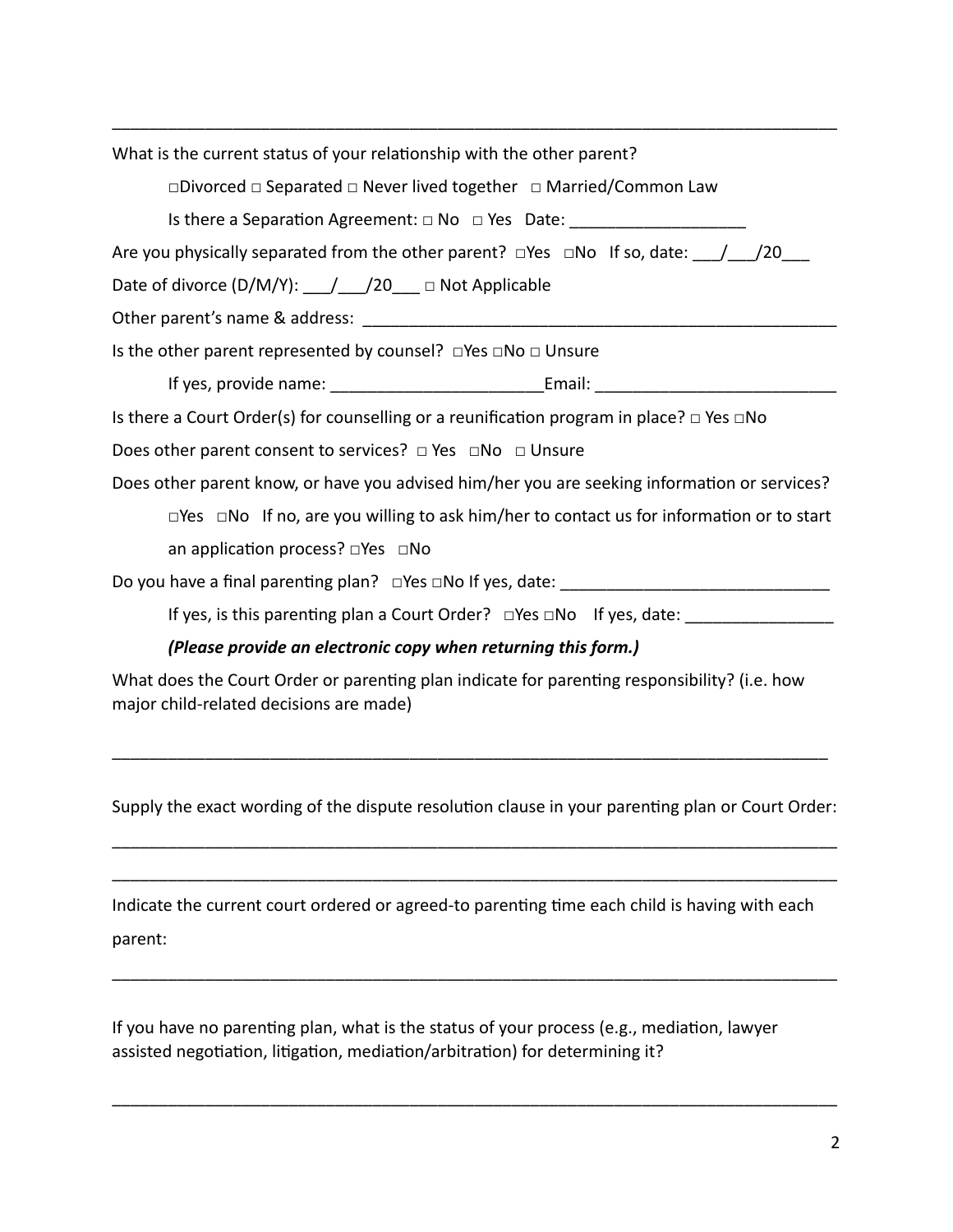Are there outstanding criminal charges? □Yes □No Have the police been involved? □Yes □No

Have the Children's Aid Society been involved? □Yes □No If yes, circle which agency, and provide worker's name and contact information:

Has there been a parenting plan assessment (s.30) or OCL investigation (s.112)?  $\Box$ Yes  $\Box$ No

If yes, circle which and provide professional's name: If yes, is there a report? □Yes □No If yes, date? \_\_\_\_\_\_\_\_\_\_\_\_\_\_(Please provide copy.)

In your opinion, what was the cause of the disrupted parent-child relationship(s), if any? Please check those that may apply:

 $\Box$  Incarceration

- □ Long distances
- □ Abandonment
- □ History of substance abuse
- □ Time away in treatment
- □ Serious mental health issues
- □ Poor parenting behaviour
- □ Neglectful or very compromised parenting
- □ Parental alienation by one parent
- $\square$  Violence and/or abuse in the home
- □ Highly conflicted divorce centred on the children and disagreements around parenting time and child-related decision
- m making.
- □ Other: \_\_\_\_\_\_\_\_\_\_\_\_\_\_\_\_\_\_\_\_\_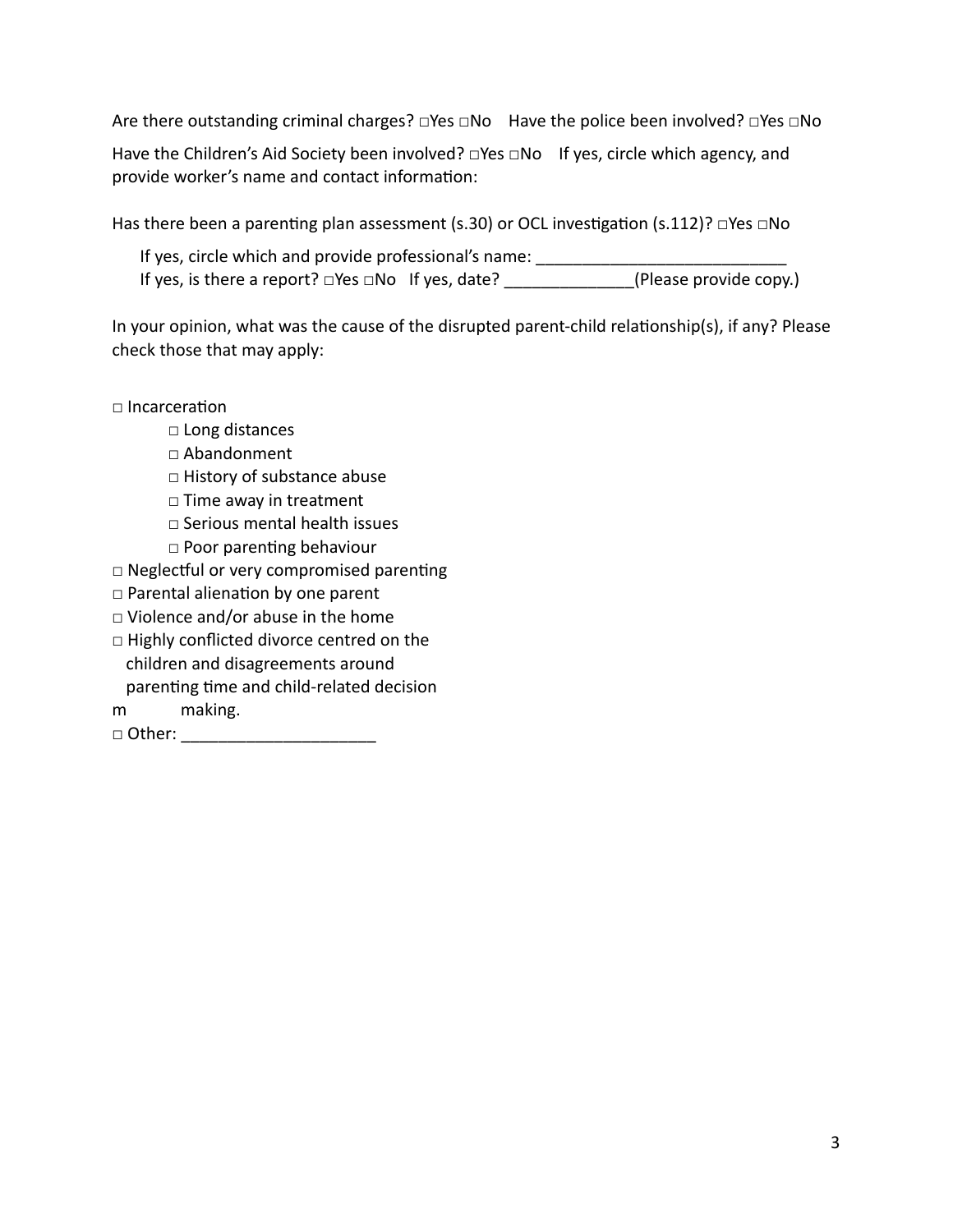## **CONSENT FOR SERVICE**



The Clinical Intake Consultation (CIC) is to determine whether Multi-Faceted Family Therapy for parent-child contact problems (also known as reintegration family therapy), is suitable for your family. Suggestions for any therapy or interventions, which may include more than one therapist, will be made to the parents and their counsel on an "open", nonconfidential basis. The parents' consent for the CIC has been made into a court order dated  $\overline{\phantom{a}}$  , where  $\overline{\phantom{a}}$  , where  $\overline{\phantom{a}}$  ,  $\overline{\phantom{a}}$  ,  $\overline{\phantom{a}}$  ,  $\overline{\phantom{a}}$  ,  $\overline{\phantom{a}}$  ,  $\overline{\phantom{a}}$  ,  $\overline{\phantom{a}}$  ,  $\overline{\phantom{a}}$  ,  $\overline{\phantom{a}}$  ,  $\overline{\phantom{a}}$  ,  $\overline{\phantom{a}}$  ,  $\overline{\phantom{a}}$  ,  $\overline{\phantom{a}}$  ,

Recommendations or opinions related to parental responsibility (decision-making for major decisions) or parenting time will not be made given that a comprehensive s.30 assessment is not being conducted.

The CIC will be conducted by Elly Freund-Bell, M.S.W., R.S.W. (referred to throughout as "clinician"). 

The CIC will include contact with counsel, a review of the completed parent intake questionnaires, interviews with the parents individually and possibly together, and a review of selected written documentation (e.g., an assessment report, court orders, other relevant reports). Contact with collateral sources will occur during the CIC for the intake clinician to both obtain and provide information (e.g., CAS, previous or current therapists, parenting plan assessor, OCL, etc.), as deemed necessary by the clinician. Consent forms for this exchange of information are found on the last page of this document, which will be executed by the parents upon the request of the intake clinician. Children are interviewed n as deemed necessary by the intake clinician, taking into account the involvement of previous therapists, CAS involvement and/or a s.30 assessment. During the process, the lead clinician may at their discretion speak with counsel exparte.

At this time, please do not alert your child to the possibility of their involvement in **the CIC or any subsequent for therapy.** During the CIC, we will discuss what, when, and how to tell your child(ren). If you have already discussed this with your child, we can discuss when we meet.

## **CONFIDENTIALITY AND RECORDS**

Confidentiality relates to information obtained and shared during the process with the participants involved, with the court and counsel, and other third party's or collateral sources. 

As the CIC involves all family members, information received from one participant (e.g., parent, child, parent's new partner) may, at the clinician's discretion, be shared with other participants, to adequately conduct the process. Information may be included in any report or verbal disclosure to the court, counsel and the participants.

The CIC is an "open" non-confidential process. You are consenting to disclosure of the intervention plan recommendations in writing or verbally, or failing that, a summary letter will be shared with the parents, your lawyers and possibly the court or an arbitrator.